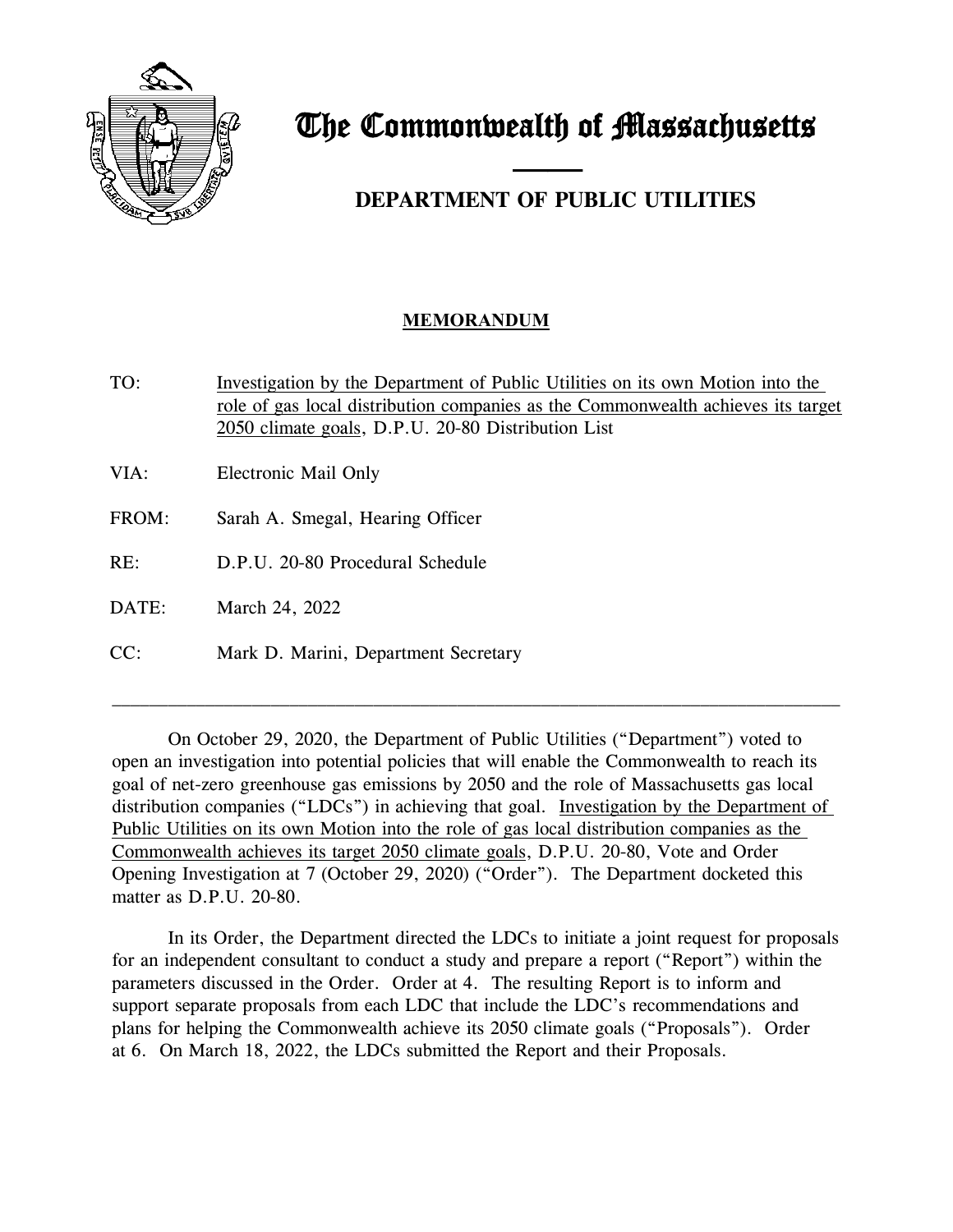## D.P.U. 20-80 Page 2

On February 14, 2022, the Office of the Attorney General for the Commonwealth of Massachusetts ("Attorney General") and the Department of Energy Resources ("DOER") submitted correspondence outlining a proposed procedural schedule for this matter, for which other stakeholders expressed support. The Department thanks the Attorney General and DOER for their thoughtful proposal. The Department agrees with the Attorney General and DOER that it would be administratively efficient to focus the investigation on two primary components: (1) the Report and the assumptions and modelling underlying the Report and (2) the regulatory and policy roadmap to guide the evolution of the gas distribution industry, including review of the LDCs' Proposals.<sup>[1](#page-1-0)</sup> Considering these two components, the Department sets the following procedural schedule in this matter.

The LDCs are directed to transmit this Hearing Officer Memorandum to the current list of D.P.U. 20-80 stakeholders as maintained by the LDCs' stakeholder engagement facilitator, Environmental Resources Management.

| <b>DATE</b>                       | <b>ACTION</b>                                                                                                                                                                                  |
|-----------------------------------|------------------------------------------------------------------------------------------------------------------------------------------------------------------------------------------------|
| March 18, 2022                    | Discovery opens <sup>2,3</sup>                                                                                                                                                                 |
| March 30, 2022 at<br>$10:00$ a.m. | Virtual technical session regarding the Report and the assumptions<br>and modelling underlying the Report, including a presentation of the<br>Report's analysis methods and evaluated pathways |
| April 15, 2022 at<br>$10:00$ a.m. | Virtual technical session regarding the LDCs' specific Proposals,<br>including a presentation of the Proposals and recommended<br>regulatory and policy framework                              |
| TBD                               | Virtual technical session (if necessary) regarding the recommended<br>regulatory and policy framework                                                                                          |
| May 3, 2022 at<br>7:00 p.m.       | Virtual public hearing                                                                                                                                                                         |

<span id="page-1-0"></span><sup>&</sup>lt;sup>1</sup> The Attorney General and DOER further proposed a third component addressing the gas system enhancement program ("GSEP"), but the purpose of this investigation is not the operation of the GSEP. The Department will determine an appropriate forum for evaluating the GSEP at a later date.

<span id="page-1-1"></span><sup>&</sup>lt;sup>2</sup> Discovery responses will be due in eight days.

<span id="page-1-2"></span><sup>&</sup>lt;sup>3</sup> Discovery will be permitted only by the Department.